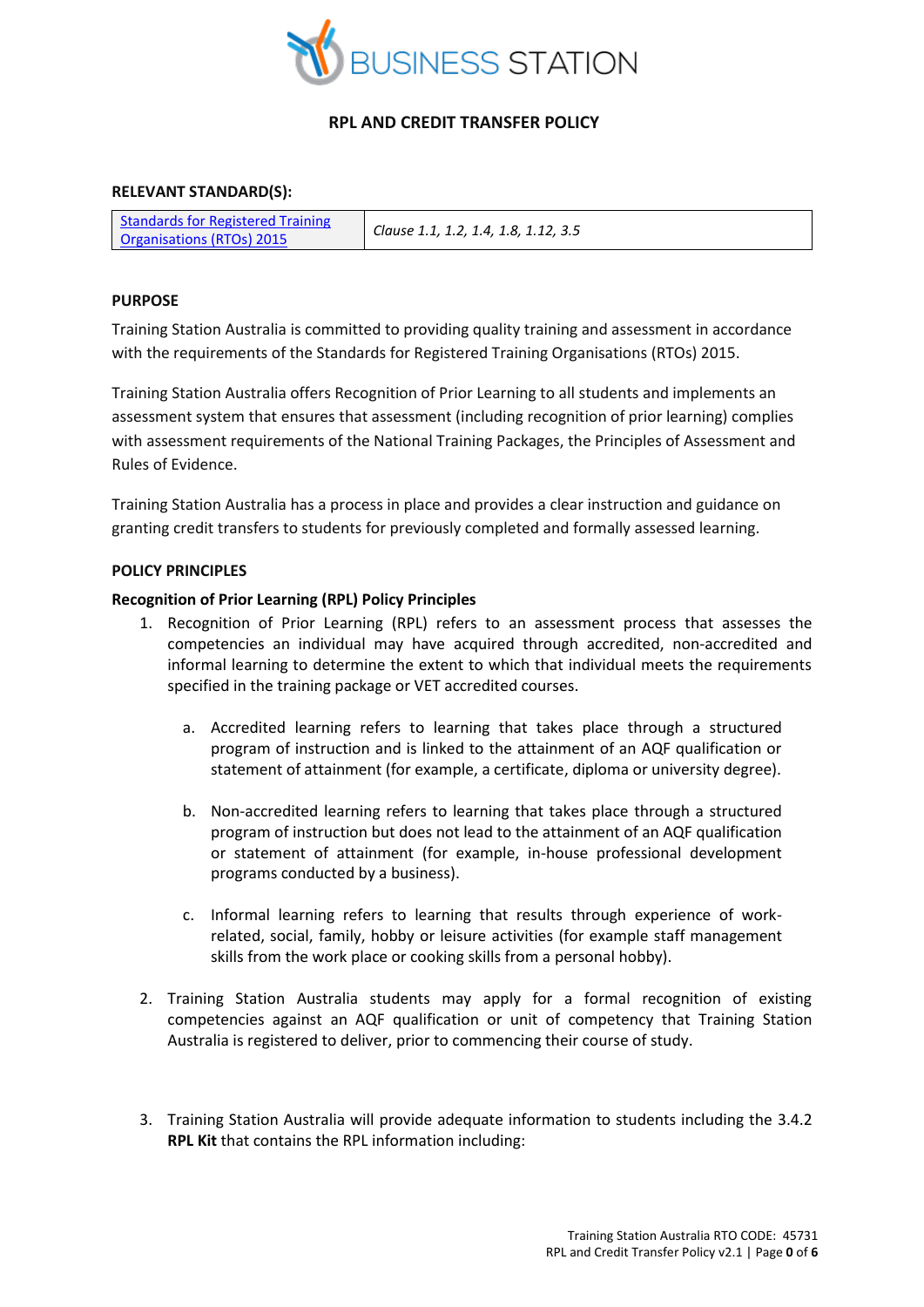

- a. Specific skills and documentation required for the unit of competency where the student wishes to be assessed;
- b. RPL process and application;
- c. Timeframe for RPL assessment;
- d. Support that the Training Station Australia assessor can provide;
- e. Costs and payment schedule associated with RPL; and
- f. Appeals on all/part of the RPL outcome and associated fees (if applicable).
- 4. The assessor for the unit of competency being applied for will be the person responsible for providing the RPL Kit and all necessary information to the student in relation to the RPL process.
- 5. The expectation will be upon the student to demonstrate competence to the assessor(s), including the provision of certification documentation. Competency may be derived from different sources, including, but not limited to:
	- a. Work experiences;
	- b. Work products;
	- c. Life experiences;
	- d. Training programs offered by industry, private or community-based providers which may or may not have been formally recognised;
	- e. Training programs undertaken overseas;
	- f. Informal learning programs;
	- g. Certification from another RTO.
- 6. The RPL assessment decision will comply with the Principles of Assessment and Rules of Evidence as outlined in the SRTOs 2015 and the requirements of the relevant training package or VET accredited course.
- 7. Certification documentation will be awarded on the basis of the results of the assessment process and in accordance with Training Station Australia's Certificate Issuance Policy.
- 8. Students are informed in writing of the RPL assessment outcome within the timeframes specified in the RPL Kit. Where RPL is not granted for any unit of competency the written notification will include the reason for the decision.
- 9. In cases where a student is not granted RPL and believes the decision should be reviewed, Training Station Australia will follow the procedures outlined in the Appeals Procedure Document.

### **Credit Transfer**

- 1. Training Station Australia will accept and recognise the decisions and outcomes of another RTO.
- 2. Training Station Australia will apply credit to all relevant units of competency after conducting a review and verification of the authenticity of AQF certification documentation from other RTOs, and authenticated VET transcripts.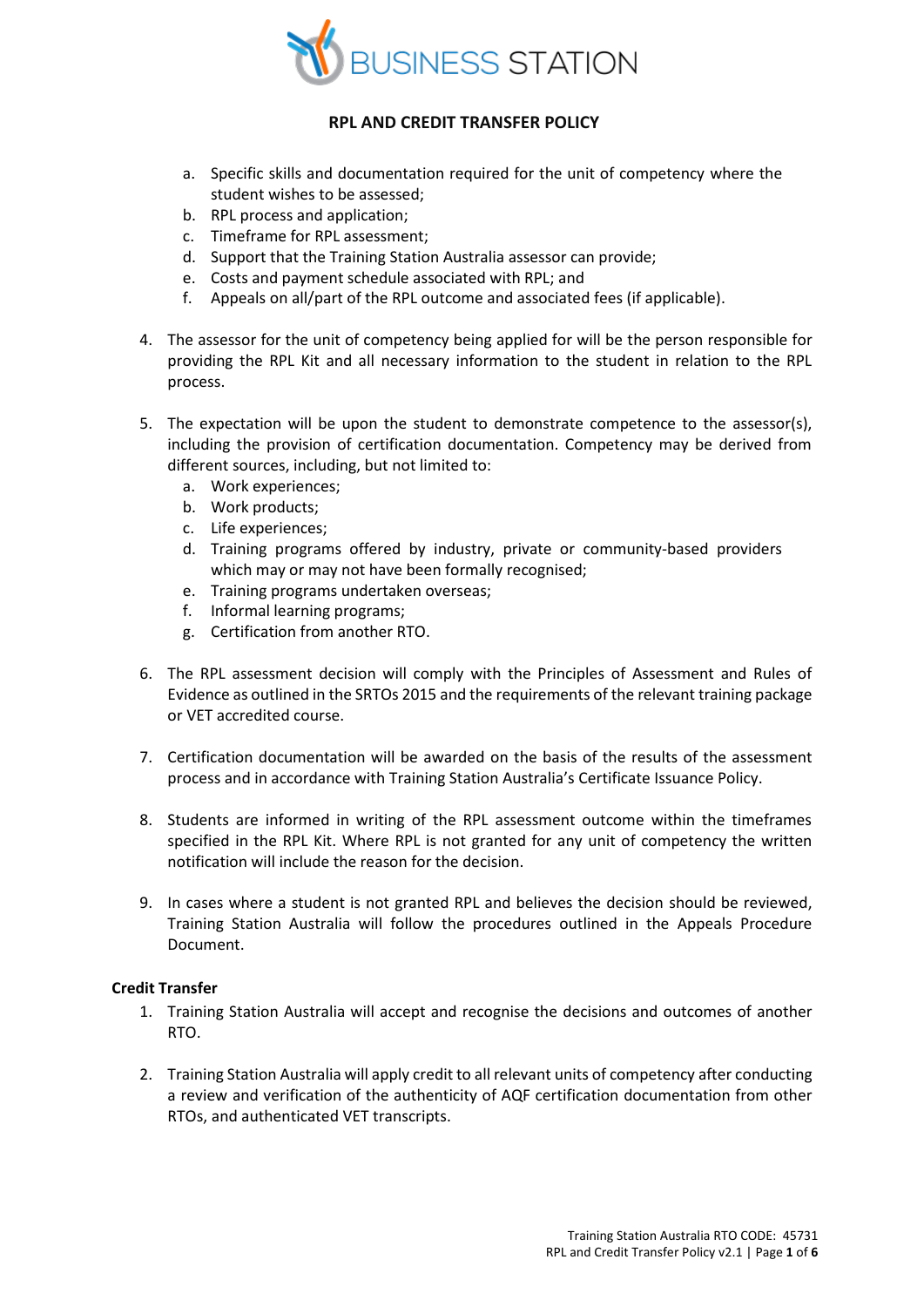

- 3. Recognition applies when the certification documentation provided by the student contains the same national competency code as those that form part of the training and assessment program offered by Training Station Australia.
- 4. Certification documentation must be presented as either originals or certified copies of an original. Certified copies must be signed by an authorised signatory in order to verify authenticity. Original certification documentation will be returned to the applicant.
- 5. Training Station Australia is not obligated to issue an AQF qualification that is achieved wholly through recognition of units and /or modules completed at another RTO. (i.e. student cannot complete all of their training and assessment with another RTO, and requests that Training Station Australia issue the qualification under Recognition.)
- 6. In the event a student wishes to undertake refresher training in a unit/module for which they have been previously awarded recognition, then student will be advised that the completion of the assessment is not necessary, however, may be offered as an option.
- 7. Where the recognised AQF qualification and attributed units forms part of another AQF qualification, the student will only be enrolled in the additional units required to complete the new qualification. In such cases, fees will reflect reduced learning load.

#### **Determining Equivalence**

- 1. In the event the student wishes to credit units of competency that are not offered by Training Station Australia but fulfill the packaging rules for a qualification that Training Station Australia offers, Training Station Australia will refer to the National Register to determine if the unit of competency that the student wishes to credit is equivalent to any of the units that is within Training Station Australia scope.
- 2. In the event the student wishes to credit units from a superseded course, provisions from Training Station Australia's Transition Policy may apply on top of the provisions in this Policy.

### **Verification of Certification Documentation**

1. Before providing credit on the basis of a qualification, statement of attainment, or record of results, the assessor/s for the unit/s of competency being assessed must authenticate the information in the document. This may be done through methods including, but not limited to: gathering feedback from the organisation that issued the document and confirming the content is authentic.

### **MONITORING AND IMPROVEMENT**

Training Station Australia's General Manager is responsible for the RPL and credit transfer process and ensuring that all trainers and assessors make consistent judgements when conducting RPL assessments and that administration staff consistently verify certification documentation prior to credit transfer grants.

All RPL and credit transfer activities are monitored by the General Manager of Training Station Australia. The General Manager will ensure that areas for improvement identified are reviewed and acted upon following Training Station Australia's Continuous Improvement Policy principles.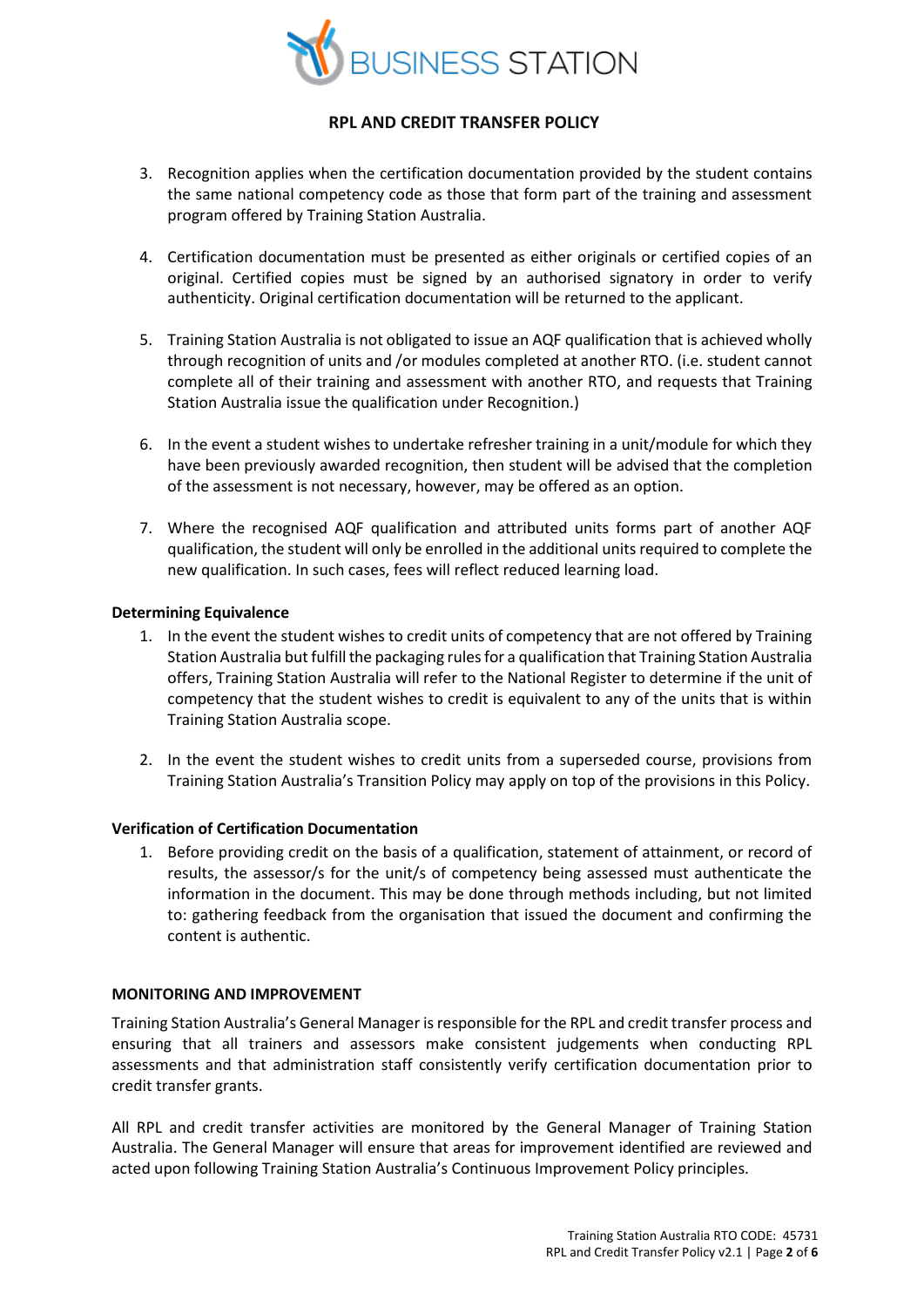

#### **ANNEX A**

### **Principles of Assessment**

| <b>Fairness</b>    | The individual student's needs are considered in the assessment process.                                                                                                                   |
|--------------------|--------------------------------------------------------------------------------------------------------------------------------------------------------------------------------------------|
|                    | Where appropriate, reasonable adjustments are applied by the RTO to take into account the<br>individual student's needs.                                                                   |
|                    | The RTO informs the student about the assessment process, and provides the student with<br>the opportunity to challenge the result of the assessment and be reassessed if necessary.       |
| <b>Flexibility</b> | Assessment is flexible to the individual student by:                                                                                                                                       |
|                    | • reflecting the student's needs;                                                                                                                                                          |
|                    | assessing competencies held by the student no matter how or where they have been<br>acquired; and                                                                                          |
|                    | • drawing from a range of assessment methods and using those that are appropriate to the<br>context, the unit of competency and associated assessment requirements, and the<br>individual. |
| <b>Validity</b>    | Any assessment decision of the RTO is justified, based on the evidence of performance of<br>the individual student.                                                                        |
|                    | Validity requires:                                                                                                                                                                         |
|                    | • assessment against the unit/s of competency and the associated assessment<br>requirements covers the broad range of skills and knowledge that are essential to<br>competent performance; |
|                    | • assessment of knowledge and skills is integrated with their practical application;                                                                                                       |
|                    | • assessment to be based on evidence that demonstrates that a student could demonstrate<br>these skills and knowledge in other similar situations; and                                     |
|                    | • judgement of competence is based on evidence of student performance that is aligned<br>to the unit/s of competency and associated assessment requirements.                               |
| <b>Reliability</b> | Evidence presented for assessment is consistently interpreted and assessment results are<br>comparable irrespective of the assessor conducting the assessment.                             |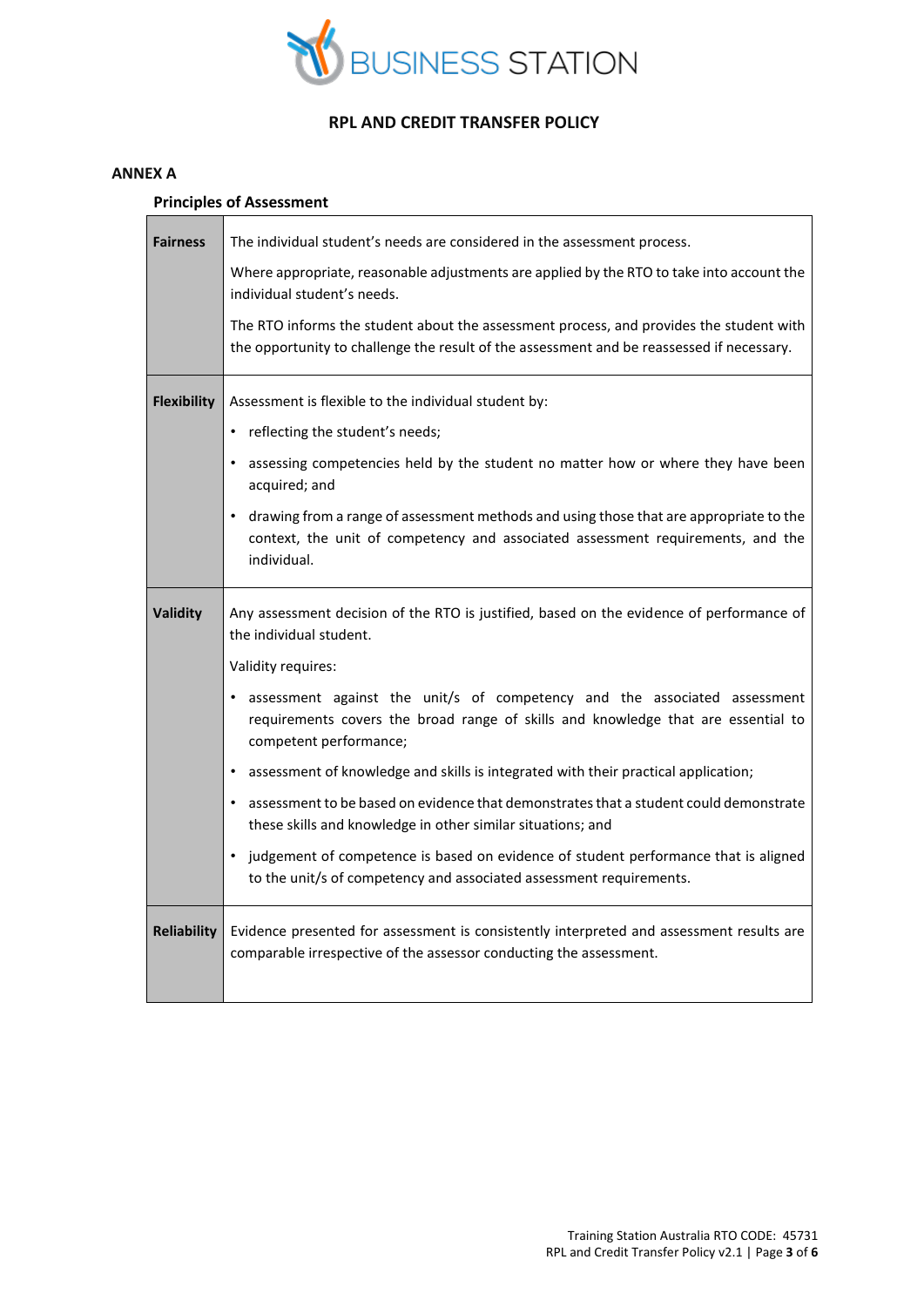

#### **Rules of Evidence**

| <b>Validity</b>    | The assessor is assured that the student has the skills, knowledge and attributes as<br>described in the module or unit of competency and associated assessment requirements.  |
|--------------------|--------------------------------------------------------------------------------------------------------------------------------------------------------------------------------|
| <b>Sufficiency</b> | The assessor is assured that the quality, quantity and relevance of the assessment<br>evidence enables a judgement to be made of a student's competency.                       |
| Authenticity       | The assessor is assured that the evidence presented for assessment is the student's own<br>work.                                                                               |
| Currency           | The assessor is assured that the assessment evidence demonstrates current competency.<br>This requires the assessment evidence to be from the present or the very recent past. |